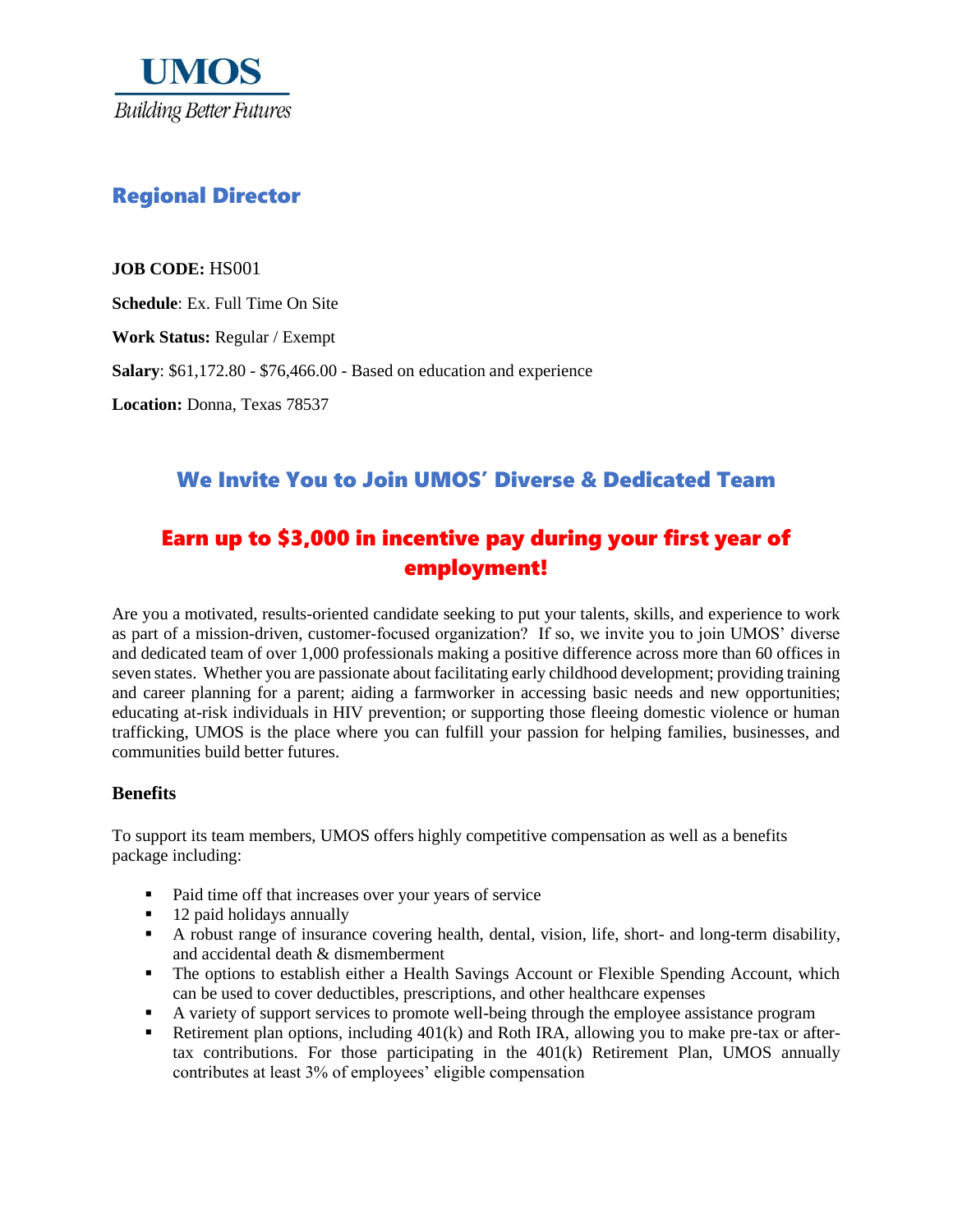

## **Advancement**

In addition, UMOS offers opportunities for advancement. In fact, a number of the senior management, including Lupe Martinez, President  $\&$  CEO, were promoted from within the organization.

## **Diversity & Equal Opportunity**

UMOS is proud to be an Equal Opportunity Employer, and encourages qualified candidates of all backgrounds to apply, irrespective of race, ethnicity, color, religion, sex, national origin, sexual orientation, marital status, disability, age, parental status, and military service, or any other status protected by federal, state, or local law. In fact, 78% of senior management positions are held by people of color and women.

**Do you want to lead a dedicated team that specializes in early childhood and who are committed in ensuring that children are given a head start in life and in their education?**

**If you are and want to make a positive impact on the lives of migrant families and children, then we have a great opportunity for you as a Regional Director.**

Under the direct supervision of the Deputy Vice President of MSHS Program, is responsible for the overall direction, management, and collection of fiscal documentation of the Regional Program. Facilitates the coordination of multi-center-based operations, which ensures the smooth integration of the program's areas in accordance with the Head Start Performance Standards, State Licensing Regulations, and/or state or federal regulations governing early childhood. Promotes an environment that fosters internal/external community collaboration and support for the Region.

#### **Primary Responsibilities (not all inclusive):**

- 1. Is responsible for the development of a program model design centered around Early Learning Outcomes Framework and Parent Family Community Engagement Framework that promotes the advancement of emotional, social, physical, and cognitive development of infants, toddlers, and preschool children as well as promote parental engagement in all aspects of the program in preparing children ready for kindergarten.
- 2. Is responsible for the regional performance of the Head Start program, including Program Quality and Outcomes, Programmatic Content, Safety and Security of Children, Parental Education, Budgeting and Financial Oversight and Compliance, Regional Grant Writing, Management, and Reporting and assures that standards are being exceeded.
- 3. Ensures the implementation of a Regional multi-center-based operation, with direction and leadership of the Regional Program utilizing a variety of problem-solving techniques that promote and maintain an effective and efficient operation to ensure compliance with federal, State, local, and agency regulations governing the Regional Program.
- 4. Responsible for the management and supervision of Regional Program and design consistent with all applicable federal, State, and/or local funding requirements and ensures the prompt and thorough evaluation of staff through annual performance reviews.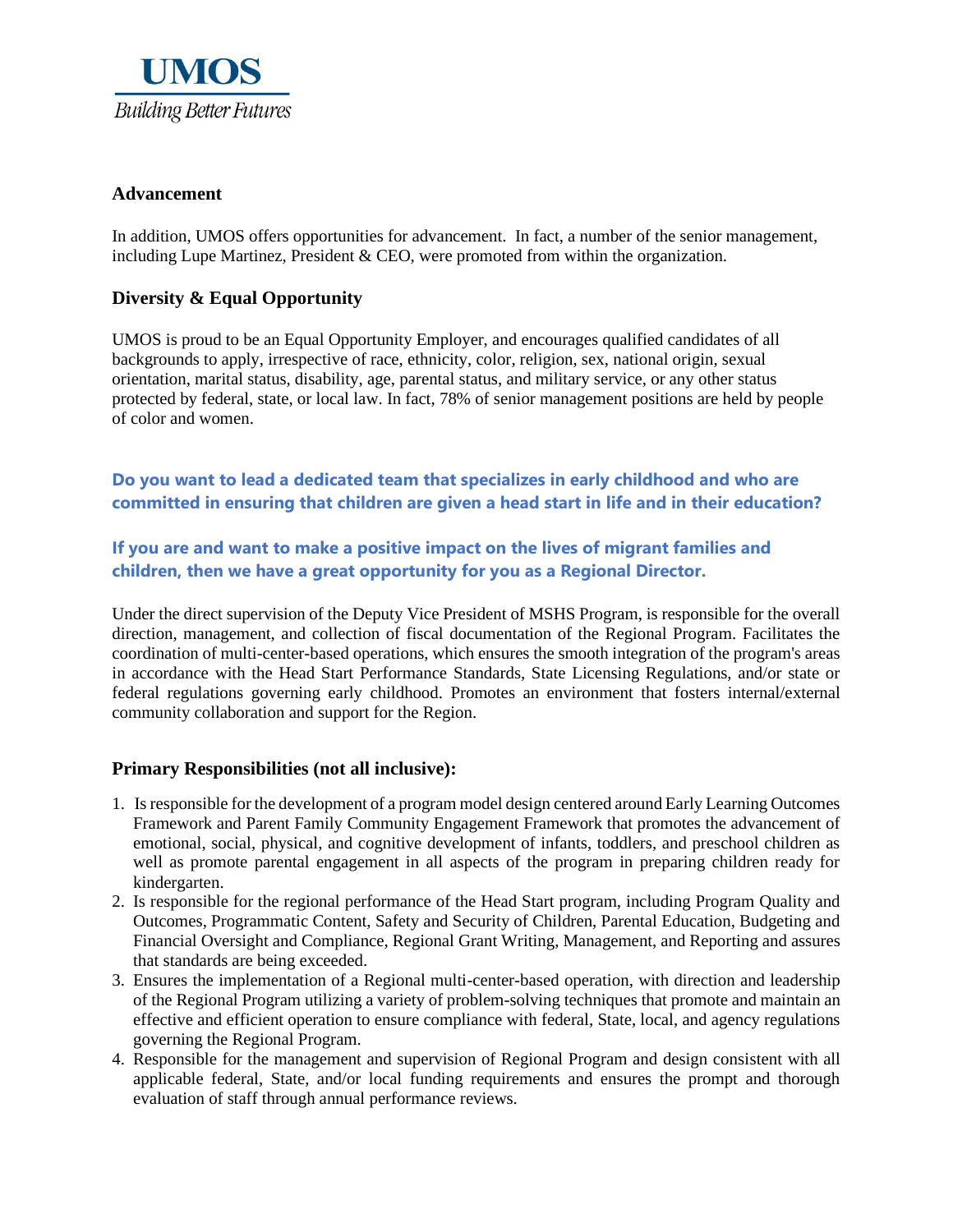

- 5. In conjunction with program management staff, develop and implement a career ladder for its regional and center personnel, including maximizing the resources necessary to facilitate its implementation.
- 6. As part of the communication system, conduct weekly/bi-weekly/monthly meetings with Regional and Center Staff.
- 7. Directs the Regional coordination and development of local and State linkages, coordination agreements with state agencies, county health, social service departments, school districts, Title I Migrant Education, migrant health services to foster collaboration and improve resources to parents and children in the program.
- 8. Review program operations for effectiveness and efficiency of operations and conduct Regional shortand long-range planning to develop and implement initiatives and develop seamless systems with other programs to ensure interagency coordination for parents and children access.
- 9. Is responsible for identifying new resources to enhance the program's mission.
- 10. Prepare Regional Budgets, Regional Grant Proposals and ensure that Fiscal, Programmatic, and Administrative Requirements are met, and ensure compliance with all funding source mandates, applicable laws, and regulations.
- 11. Review Regional Monthly Financial and Statistical Reports to assess the budget status and to initiate preventative measures to resolve problems.
- 12. Is responsible for working with Program staff, Policy groups, and community leaders in the development and finalization of integrated Child Development work plans, corresponding budgets, facility operation policies, recruitment, selection, and enrollment policies and procedures in order to ensure compliance with applicable program, state and federal guidelines.
- 13. Develop and implements plans to ensure regional compliance with its non-federal share match requirements and develop strategies for increasing the amount of the programs accumulated non-federal share.
- 14. Development of Regional Recordkeeping and Reporting system that includes electronic data collection (weekly, monthly and annual) and data synthesizes and analysis for completion of Program Information Report, Community Assessment, Annual Reports, and other reporting requirements.
- 15. Is responsible for the full implementation of Family Data Base System including CHILDPLUS Reporting and record-keeping systems to capture the information necessary for end of year program report and the development of statistical data on children, families, and program.
- 16. Stays informed of national, regional, and State issues and resources, including legislation related to early childhood development, and disseminate this information to leadership Team, Policy groups, parents, and staff.
- 17. Ensures implementation of the electronic property management system that includes regional program inventories, including capital equipment that complies with all procurement and disposal procedures consistent with 2 CFR 200 and Part 75 requirements.
- 18. Attends staff meetings, seminars, conferences, and workshops as assigned in order to promote positive staff development.
- 19. Performs other duties as assigned and necessary to meet agency goals and objectives.

#### **Qualifications:**

- 1. B.A. Degree in Public Administration, Business Management, or any other administrative-related field. Masters' Degree Preferred.
- 2. Three years' experience in management and/or supervisory position.
- 3. Must have knowledge of federal, state, and locally funded programs.
- 4. Knowledgeable of low-income family needs and able to demonstrate through experience the ability to work effectively with children and families.
- 5. Bilingual with fluency in English and Spanish: verbal and written form, PREFERRED.
- 6. Ability to work irregular hours with required travel.